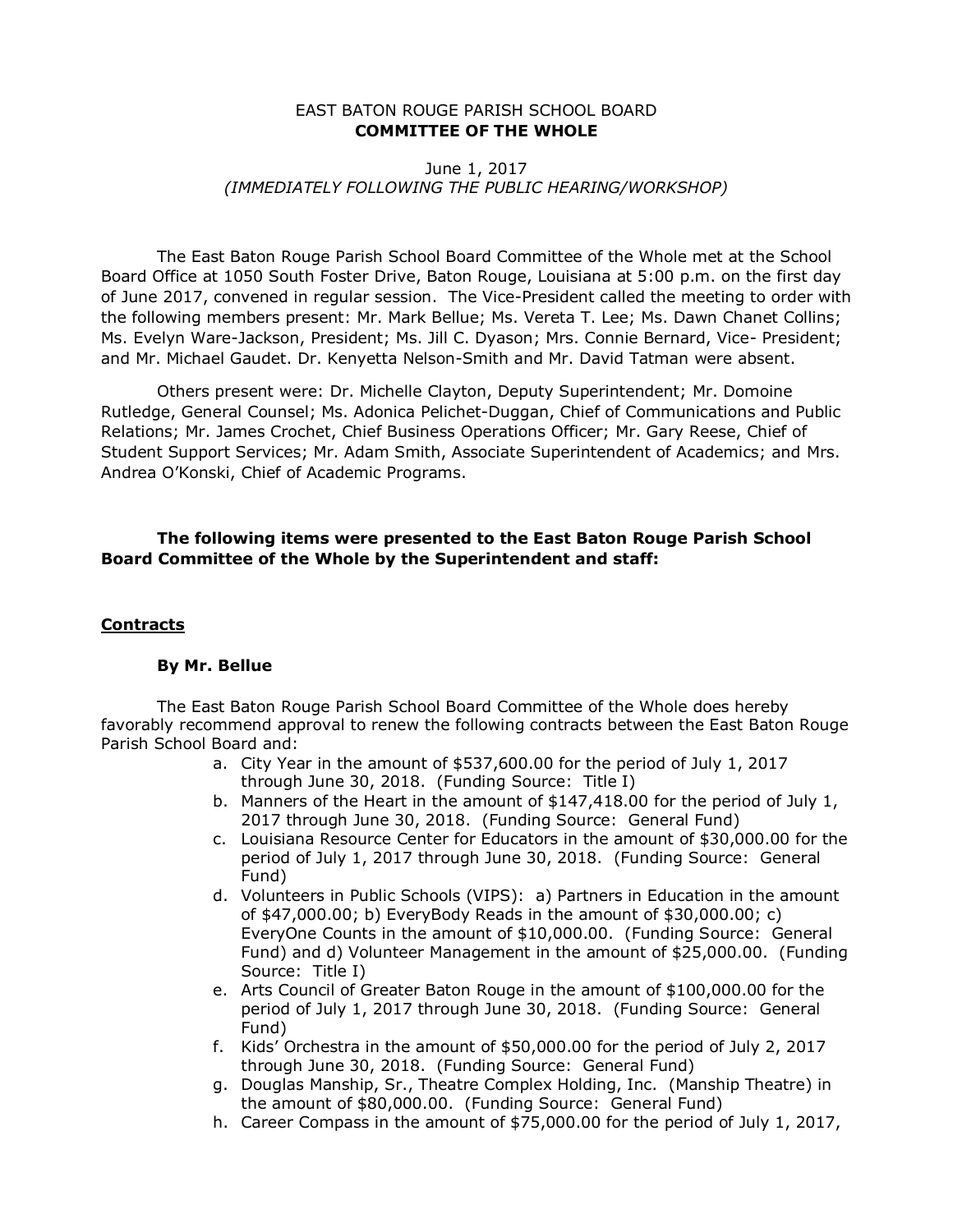through June 30, 2018. (Funding Source: General Fund)

# **Seconded By President Ware-Jackson**

# **Favorably recommended to the full Board by a vote of the members present. (Dr. Nelson-Smith and Mr. Tatman were absent.)**

### **Property and Casualty Insurance and Uninsured Motorist Coverage**

# **By Ms. Lee**

The East Baton Rouge Parish School Board Committee of the Whole does hereby favorably recommend the following:

- a. Authorization for the administration to approve the most cost effective Property and Casualty Insurance Program Policy renewal package for the East Baton Rouge Parish School System for the 2017-2018 fiscal year and to provide for related matters.
- b. Approval of a Resolution authorizing the Board President and Superintendent to execute and sign all documents to reject Uninsured Motorist coverage in connection with the East Baton Rouge Parish School System's automobile liability coverage and its Self-Insured Retention Program for the 2017-2018 fiscal year.

### **Seconded By Mr. Bellue**

**Favorably recommended to the full Board by a vote of the members present. (Dr. Nelson-Smith and Mr. Tatman were absent.)**

# **Budgets**

### **By Ms. Collins**

The East Baton Rouge Parish School Board Committee of the Whole does hereby favorably recommend approval of the following budgets:

- a. Proposed 2017-2018 Adult and Continuing Education Local
- b. Revised 2016-2017 and Proposed 2017-2018 Child Nutrition Program
- c. Proposed 2017-2018 EBR Kick-Off Classic
- d. Proposed 2017-2018 High School Summer School
- e. Proposed 2017-2018 I Care Budget Alcohol/Drug Abuse Prevention Program (ADAPP)
- f. Proposed 2017-2018 Middle School Summer School
- g. Revised 2016-2017 and Proposed 2017-2018 Radio Training Program (RTP)
- h. Proposed 2017-2018 Proposition 2 Tax Plan
- i. Proposed 2017-2018 Proposition 3 Tax Plan
- j. Proposed 2017-2018 Career & Technical Education Program #998 (Education/Basic Grant for States)
- k. Proposed 2017-2018 IDEA
- l. Proposed 2017-2018 IDEA Pre-Schools 619
- m. Proposed 2017-2018 Pre-K Budgets
	- 1) Cecil J. Picard LA4/TANF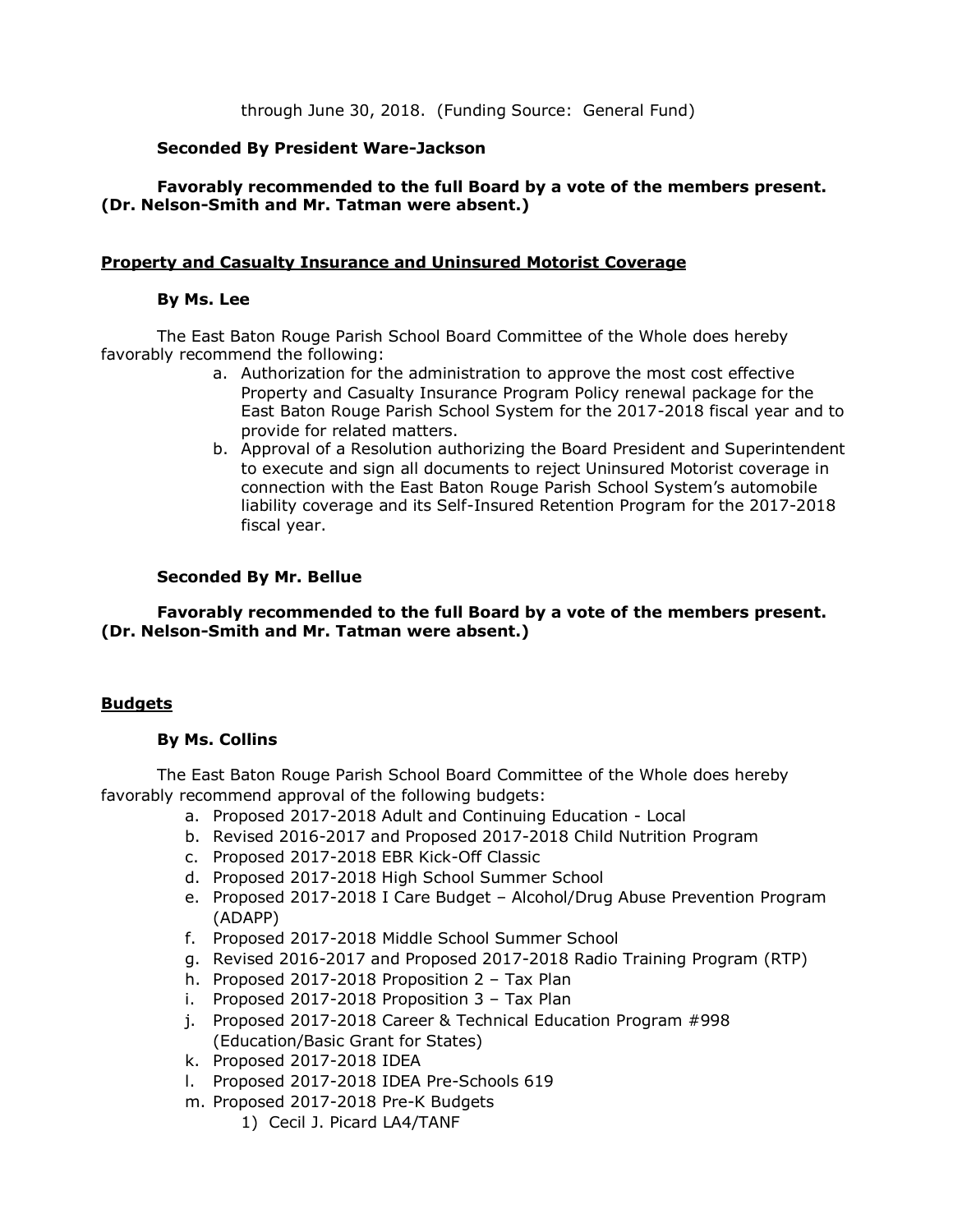- 2) Cecil J. Picard LA4 (State)
- 3) Early Childhood Community Network Lead Agency (Federal)
- 4) Early Childhood Community Network Lead Agency (IDEA)
- 5) Early Childhood Community Network Lead Agency (State)
- 6) Early Childhood Program 8g
- 7) Pre-K Expansion Improvement
- 8) Pre-K Expansion Improvement Seats
- n. Proposed 2017-2018 Every Student Succeeds Act (ESSA) Consolidated Budgets:
	- 1) Title I Improving Basic Programs
		- 2) Title II, Part A
		- 3) Title III, Part A
		- 4) Title III Immigrant
		- 5) Title IV, Part A

### **Seconded By Mr. Gaudet**

**Favorably recommended to the full Board by a vote of the members present. (Dr. Nelson-Smith and Mr. Tatman were absent.)**

# **Semi-Annual Financial Tax Plan and Revised 2016-2017 Tax Plan Budgets for Propositions 1, 2, 3**

### **By Mr. Bellue**

The East Baton Rouge Parish School Board Committee of the Whole does hereby favorably recommend approval of the Actual December 2016 Semi-Annual Financial Tax Plan and Revised 2016-2017 Tax Plan Budgets for Propositions 1, 2, and 3.

### **Seconded By Mr. Gaudet**

# **Favorably recommended to the full Board by a vote of the members present. (Dr. Nelson-Smith and Mr. Tatman were absent.)**

### **DOW Chemical Company Foundation Summer Internship Grant**

### **By Ms. Lee**

The East Baton Rouge Parish School Board Committee of the Whole does hereby favorably recommend approval of the DOW Chemical Company Foundation Summer Internship grant in the amount of \$7,200.00 to provide paid summer internships for two (2) Scotlandville Magnet High School students.

### **Seconded By President Ware-Jackson**

# **Favorably recommended to the full Board by a vote of the members present. (Dr. Nelson-Smith and Mr. Tatman were absent.)**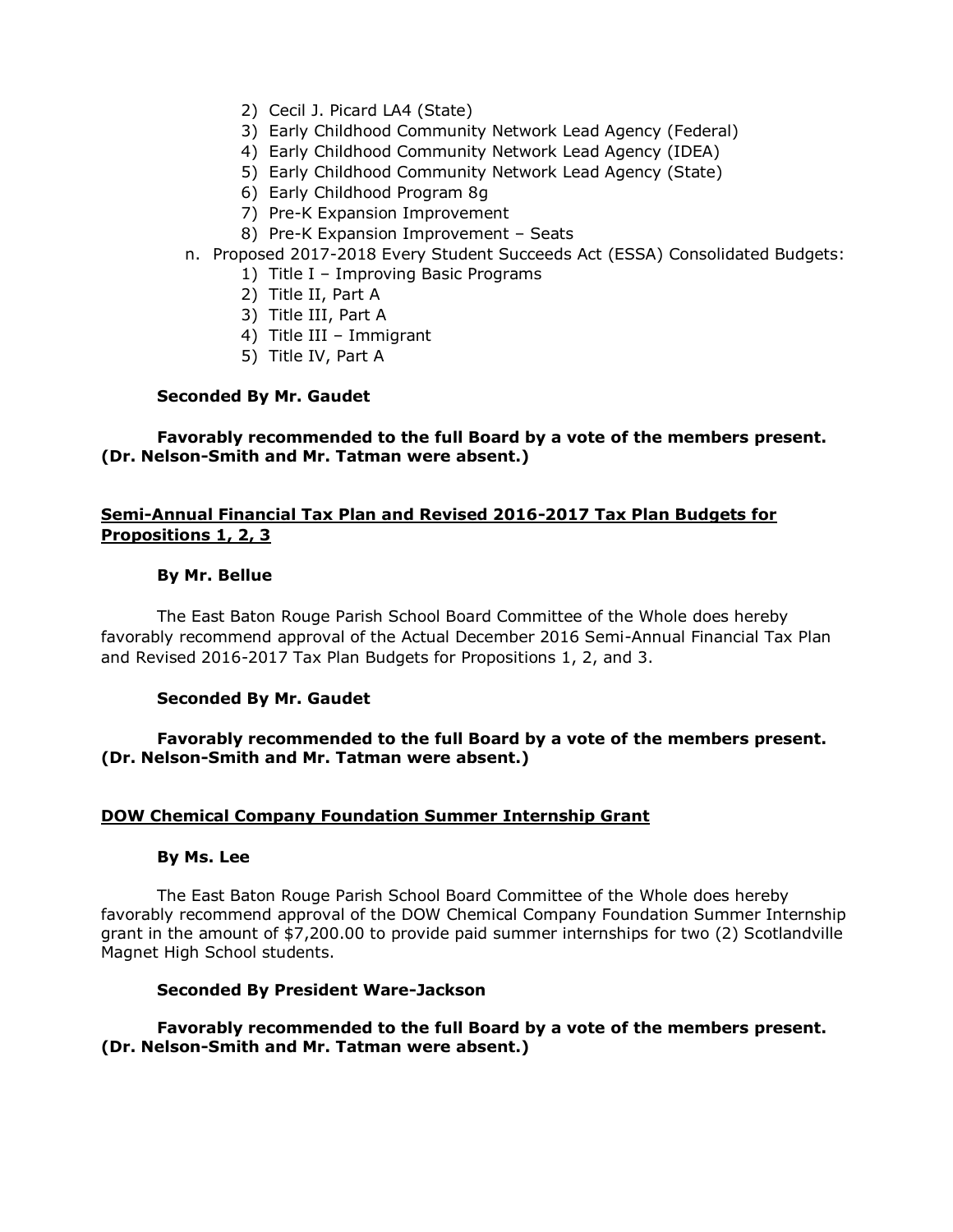# **Memorandum of Understanding (MOU) with National Math and Science Initiative (NMSI)**

# **By Ms. Dyason**

The East Baton Rouge Parish School Board Committee of the Whole does hereby favorably recommend approval of a Memorandum of Understanding between the East Baton Rouge Parish School Board and the National Math and Science Initiative (NMSI) for college readiness programs at Tara, Scotlandville, and Lee High Schools. It was recommended that the Superintendent be authorized to execute the final MOU.

# **Seconded By Ms. Collins**

# **Favorably recommended to the full Board by a vote of the members present. (Dr. Nelson-Smith and Mr. Tatman were absent.)**

# **Agreement with Zearn**

### **By Ms. Dyason**

The East Baton Rouge Parish School Board Committee of the Whole does hereby favorably recommend approval of an agreement between the East Baton Rouge Parish School Board and Zearn in the amount of \$18,000.00 for a one-year pilot program related to an online math platform. (Funding Source: Curriculum)

### **Seconded By Ms. Collins**

**Favorably recommended to the full Board by a vote of the members present. (Dr. Nelson-Smith and Mr. Tatman were absent.)**

# **Cooperative Agreement with Capital Area Human Services District Baton Rouge Mental Health Center/Children's Behavioral Health Services**

### **By Ms. Lee**

The East Baton Rouge Parish School Board Committee of the Whole does hereby favorably recommend approval of a Cooperative Agreement between the East Baton Rouge Parish School Board and Capital Area Human Services District Baton Rouge Mental Health Center/Children's Behavioral Health Services for the period of July 1, 2017 through June 30, 2018 to provide CAHSD social workers at 22 schools. (Funding Source: No Cost to the District)

### **Seconded By Mr. Bellue**

**The vote on the motion was as follows:**

| Yeas: (6) | Mr. Bellue, Ms. Lee, Ms. Collins, President Ware-Jackson, |
|-----------|-----------------------------------------------------------|
|           | Mr. Gaudet, and Vice-President Bernard                    |

**Nays: (0)**

**Abstained: (1) Ms. Dyason**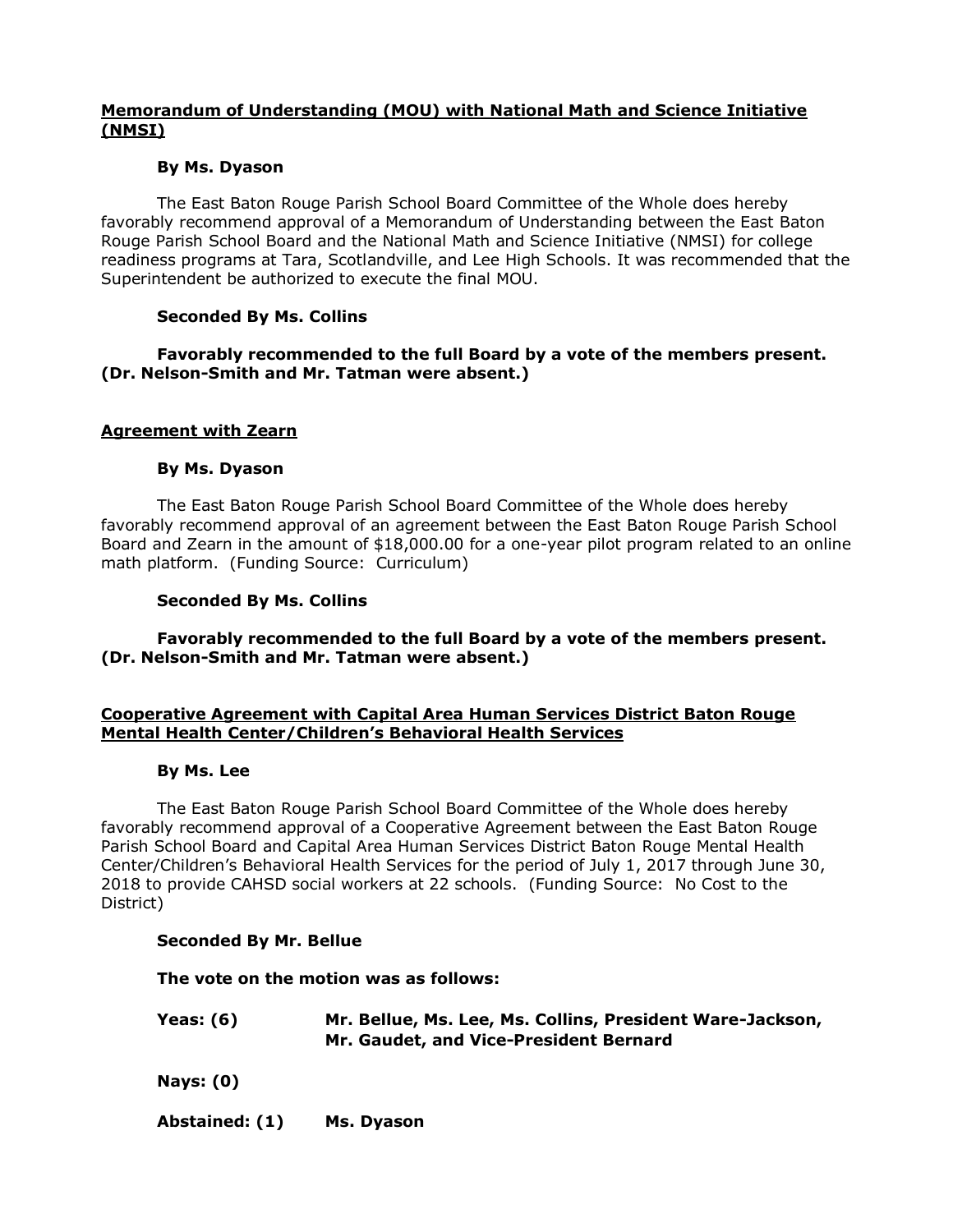# **Absent: (2) Dr. Nelson-Smith and Mr. Tatman**

# **The motion was favorably recommended to the full Board.**

# **Agreement with New Millenium, Inc., A/K/A Children's Charter School Inc.**

#### **By Ms. Collins**

The East Baton Rouge Parish School Board Committee of the Whole does hereby favorably recommend approval to renew an agreement between the East Baton Rouge Parish School Board and School for a New Millenium, Inc., A/K/A Children's Charter School Inc., to lease space at the former Nicholson Elementary School site for the period of July 1, 2017 through June 30, 2020.

### **Seconded By President Ware-Jackson**

# **Favorably recommended to the full Board by a vote of the members present. (Dr. Nelson-Smith and Mr. Tatman were absent.)**

### **Increase Glen Oaks High School Temporary Campus Project Budget**

#### **By Ms. Lee**

The East Baton Rouge Parish School Board Committee of the Whole does hereby favorably recommend authorization for staff to increase the overall budget of the Glen Oaks High School Temporary Campus project.

### **Seconded By Ms. Collins**

### **Favorably recommended to the full Board by a vote of the members present. (Dr. Nelson-Smith and Mr. Tatman were absent.)**

### **Contract**

#### **By Mr. Gaudet**

The East Baton Rouge Parish School Board Committee of the Whole does hereby favorably recommend authorization for the Superintendent to renew a contract between the East Baton Rouge Parish School Board and the Board of Supervisors of Louisiana State University and Agricultural and Mechanical College ("LSU") in one-year increments not to exceed five (5) years for professional development at Mayfair Laboratory School.

### **Seconded By Mr. Bellue**

**Favorably recommended to the full Board by a vote of the members present. (Dr. Nelson-Smith and Mr. Tatman were absent.)**

### **Memorandum of Understanding (MOU) with Northwestern State University**

**By Mr. Bellue**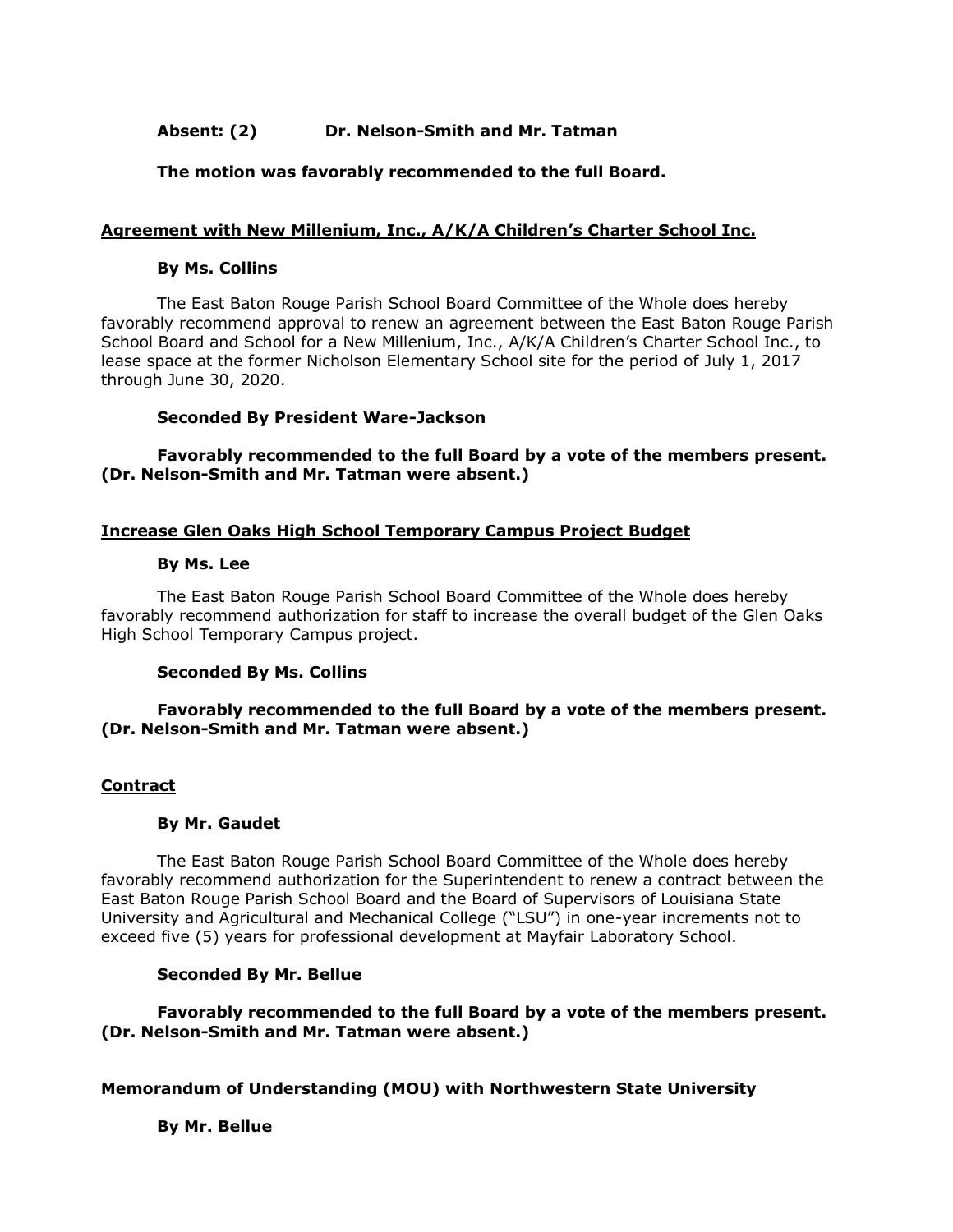The East Baton Rouge Parish School Board Committee of the Whole does hereby favorably recommend authorization for the Superintendent to execute a Memorandum of Understanding (MOU) with Northwestern State University as it relates to educational technology leadership.

#### **Seconded By Ms. Collins**

### **Favorably recommended to the full Board by a vote of the members present. (Dr. Nelson-Smith and Mr. Tatman were absent.)**

### **East Baton Rouge Parish School Board 2017-2018 Meeting Schedule**

### **By Mr. Gaudet**

The East Baton Rouge Parish School Board Committee of the Whole does hereby favorably recommend approval of the East Baton Rouge Parish School Board meeting schedule for 2017-2018.

#### **Seconded By President Ware-Jackson**

### **Favorably recommended to the full Board by a vote of the members present. (Dr. Nelson-Smith and Mr. Tatman were absent.)**

#### **Litigation**

#### **By Ms. Lee**

The East Baton Rouge Parish School Board Committee of the Whole does hereby favorably recommend authorization to pursue legal action against Alternative Turf Planner, LLC, for damages to the Scotlandville Magnet High School parking lot.\*

#### **Seconded By Ms. Collins**

**Favorably recommended to the full Board by a vote of the members present. (Dr. Nelson-Smith and Mr. Tatman were absent.)**

**There being no further business, the Committee of the Whole adjourned by acclamation.**

**Warren Drake Secretary/Treasurer to the East Baton Rouge Parish School Board** 

**\_\_\_\_\_\_\_\_\_\_\_\_\_\_\_\_\_\_\_\_\_\_\_\_\_\_\_\_\_\_**